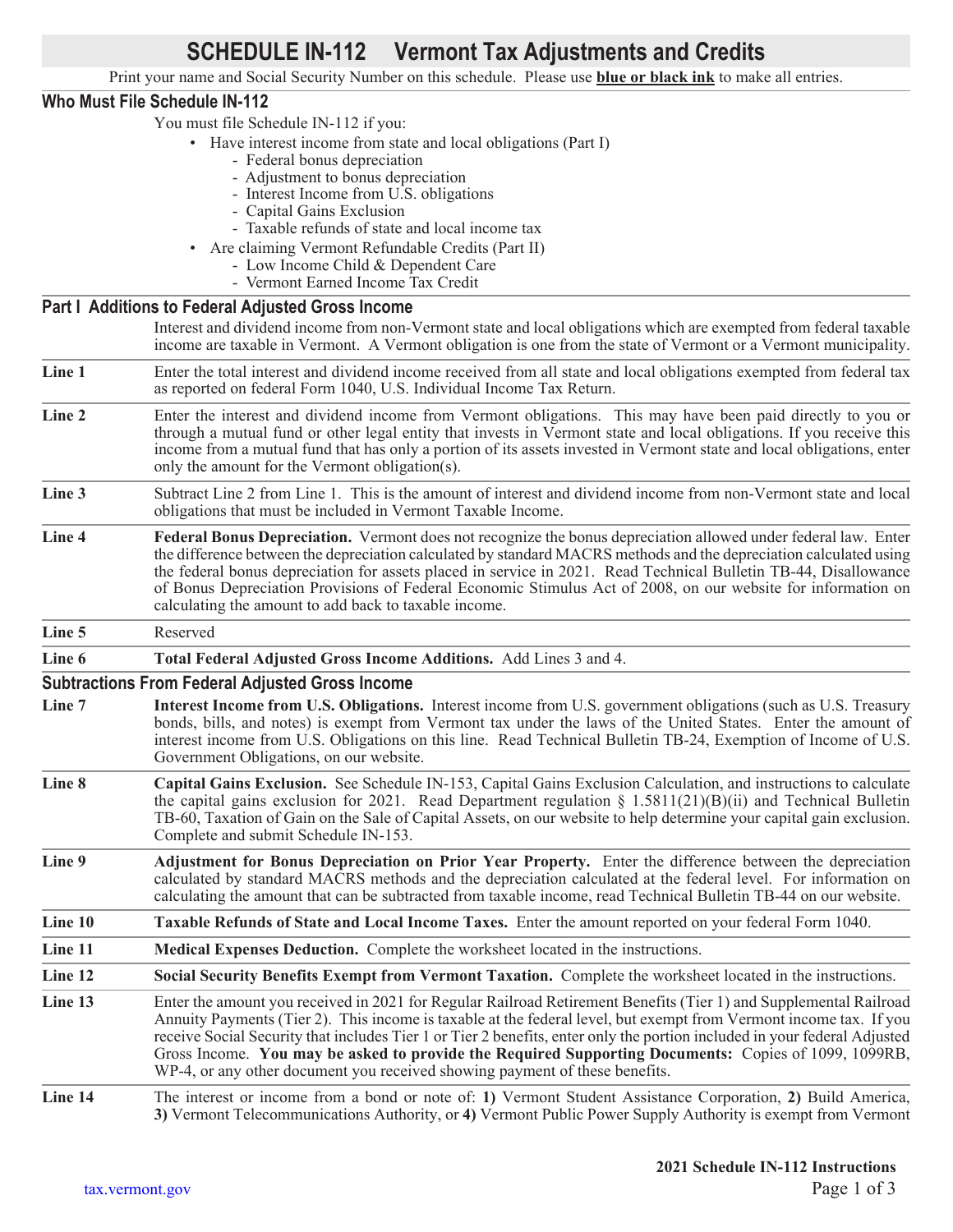## **MEDICAL DEDUCTION WORKSHEET**

| 1a. Medical and Dental Expense from federal Form 1040, Schedule A, Line 4. 1a. |  |
|--------------------------------------------------------------------------------|--|
|--------------------------------------------------------------------------------|--|

| <b>1b.</b> Non-allowable expenses included in Line 1a (See instructions below*) $\dots \dots \dots \dots$ 1b. |  |
|---------------------------------------------------------------------------------------------------------------|--|
|                                                                                                               |  |

**2.** Amount from Vermont Form IN-111, Line 6. . . . . . . .

|  | <b>3.</b> Subtract Line 2 from Line 1c. Enter here and on Schedule IN-112, Part I, Line 11 $\dots \dots$ 3. |  |
|--|-------------------------------------------------------------------------------------------------------------|--|

## **If amount on Line 3 is negative, STOP. You do not qualify for this deduction.**

*\*If you pay recurring monthly payments or entrance fees to a retirement community, these amounts are not deductible. Please enter the fees on Line 1b. Please see our website at tax.vermont.gov for more information.*

## **SOCIAL SECURITY EXEMPTION WORKSHEET PLEASE READ ALL INSTRUCTIONS CAREFULLY BEFORE COMPLETING THIS WORKSHEET. Instructions: It is important that you answer the questions in Section I to determine if you qualify for a full or partial exemption. If you qualify for a partial exemption, you may move on to Section II to calculate the amount of the exemption. SECTION I: Do you qualify for the Vermont Social Security full or partial exemption? 1.** Did you report an amount on federal Form 1040, U.S. Individual Income Tax Return, Line 6b, earning Social Security benefits that were taxable in the current tax year? **No, STOP.** You do not qualify for this exemption. **Yes.** Proceed to question 2. **2.** If you are: • Married filing jointly, is your Adjusted Gross Income (AGI) on Form IN-111, Vermont Income Tax Return, Line 1, less than \$70,000? • Single, head of household, qualifying widow(er), or married filing separately, is your AGI on Form IN-111, Line 1, less than \$55,000?  $\Box$  **No, STOP**. You do not qualify for this exemption. **T** Yes. You qualify for Vermont's Social Security exemption. Proceed to question 3. **3.** If you are: • Married filing jointly, is your AGI less than \$60,000? • Single, head of household, qualifying widow(er), or married filing separately, is your AGI less than \$45,000?  $\Box$  **No**. Please proceed to Section II of this worksheet. **Fig. Yes.** You qualify for a **full exemption.** Please enter the full amount from federal Form 1040, Line 6b, on Schedule IN-112, Part I, Line 12. **SECTION II: Calculating your Social Security Partial Exemption** This section is for married joint filers with an Adjusted Gross Income (AGI) between \$60,000-\$70,000 and for single, head of household, qualifying widow(er), or married separate filers with an AGI between \$45,000- \$55,000. **4.** If you are: • Married filing jointly, enter \$70,000. • All other filing statuses, enter \$55,000. . . . . . . . . . . . . . . . . . . . . . . . . . . . . . . . . . . . . . . . . .**4. \_\_\_\_\_\_\_\_\_\_\_\_\_\_\_ 5.** Enter your AGI from Form IN-111, Line 1.. . **5. \_\_\_\_\_\_\_\_\_\_\_\_\_\_\_ 6.** Subtract Line 5 from Line 4. If Line 5 is greater than Line 4, enter  $-0$ - $\dots$  $\dots$  $\dots$  $\dots$ ... **7.** Divide Line 6 by \$10,000. This value will be a decimal. Please round to the second decimal place (*Example:* .481 would round to .48).. . **7. \_\_\_\_\_\_\_\_\_\_\_\_\_\_\_ 8.** Enter the lesser of Line 7 or the value 1 (This line should not be greater than 1).. . **8. \_\_\_\_\_\_\_\_\_\_\_\_\_\_\_ 9.** Enter the amount from federal Form 1040, Line 6b.. . **9. \_\_\_\_\_\_\_\_\_\_\_\_\_\_\_ 10.** Amount of **partial exemption.** Multiply Line 9 by Line 8. Enter this amount on Schedule IN-112, Part I, Line 12.. . **10. \_\_\_\_\_\_\_\_\_\_\_\_\_\_\_**

*Note about civil unions:* If you are in a civil union and filing jointly, you should file for this exemption as married filing jointly. If you are a civil union and filing separately, you should file as married filing separately.